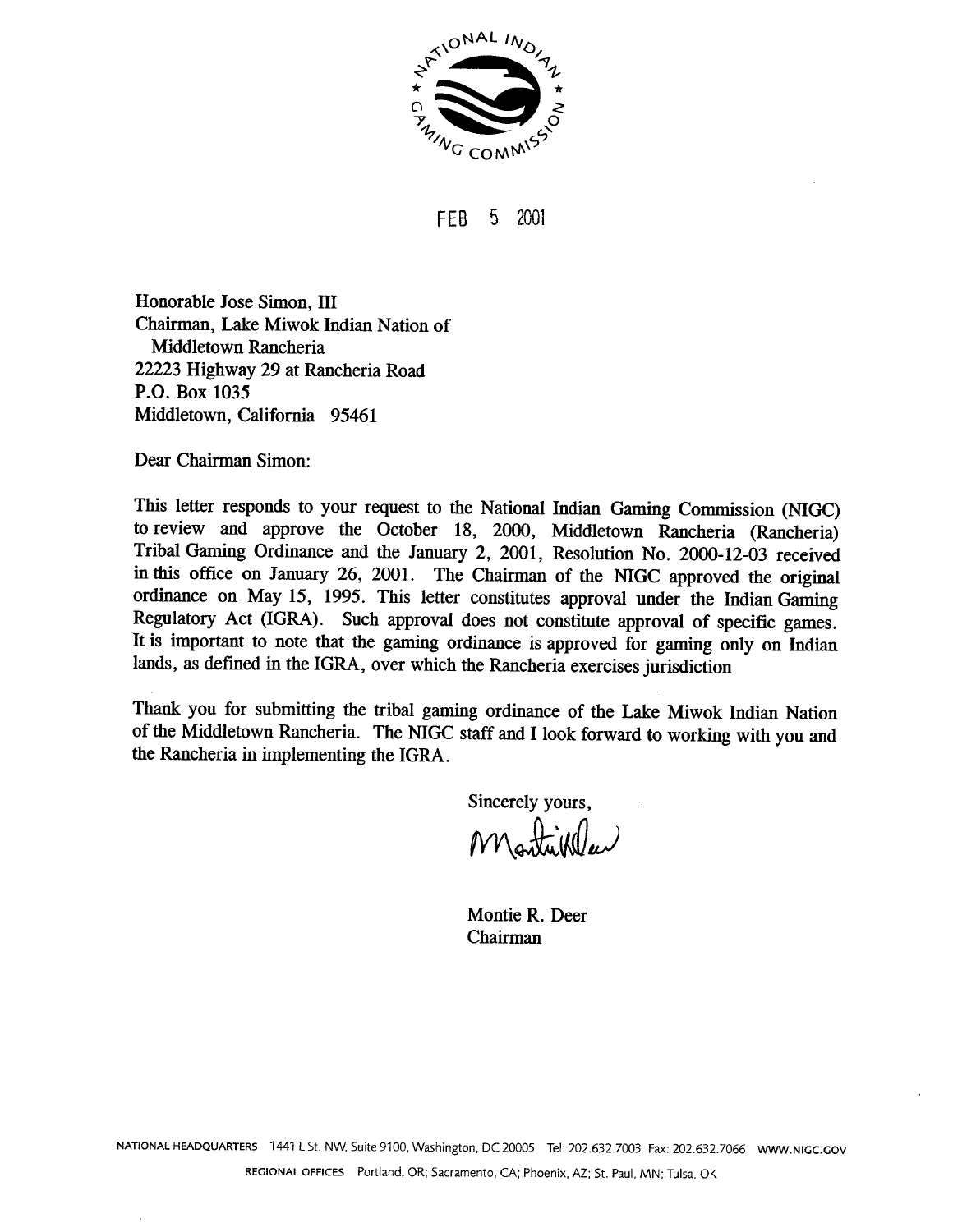

**FAX** ) 967-9091 ന്ത 22223 Highway 29 at Rancherta Road<br>P. O. Box 1035 . Middletown, CA 95481

JOSE SIMON III, Chairman A REYES, Vice-Chairperson LUYA RIVERA, Secretary RESOLUTION NUMBER 2000-12-03 ANGIE GALUPE-BRIONES, Treasurer **HASKOLA RIVERA, Representative** 

IN THE MATTER OF: Authorizing Fingerprint cards to be completed by an authorized law enforcement agency for the Middletown Rancheria Tribal Gaming Commission.

- WHEREAS, The Middletown Rancheria is a federally recognized Indian Tribe as defined under the Indian Reorganization Act of June 18, 1934, governed under the General Council of the Middletown Rancheria and;
- WHEREAS, The Middletown Rancheria owns and operates the Twin Pine Casino as provided for under the Tribes duly enacted Tribal Gaming Ordinance authorizing such activities; and
- WHEREAS, The Indian Gaming Regulatory Act of 1988 provides the regulatory authority by which the Middletown Rancheria can regulate gaming activities conducted within the boundaries of its Rancheria and;
- WHEREAS, The Middletown Rancheria established the Middletown Rancheria Tribal Gaming Commission to comply with the Middletown Rancheria Tribal Gaming Ordinance, the provisions of the Indian Gaming Regulatory Act, regulations enacted by the National Indian Gaming Commission, and provisions of any Tribal-State Compact governing Class III gaming on Middletown Rancheria Tribal lands.
- NOW THEREFORE BE IT RESOLVED. that the Middletown Rancheria hereby authorizes the Middletown Rancheria Tribal Gaming Commission to enforce all provisions of the Tribes and Federal Regulations or provisions of any Tribal-State Compact
- BE IT FUTHER RESOLVED, that Fingerprinting cards and process be completed by the Lake County Sheriffs Department of California or until the time that the Tribal Gaming Commission has met the required training for fingerprinting.